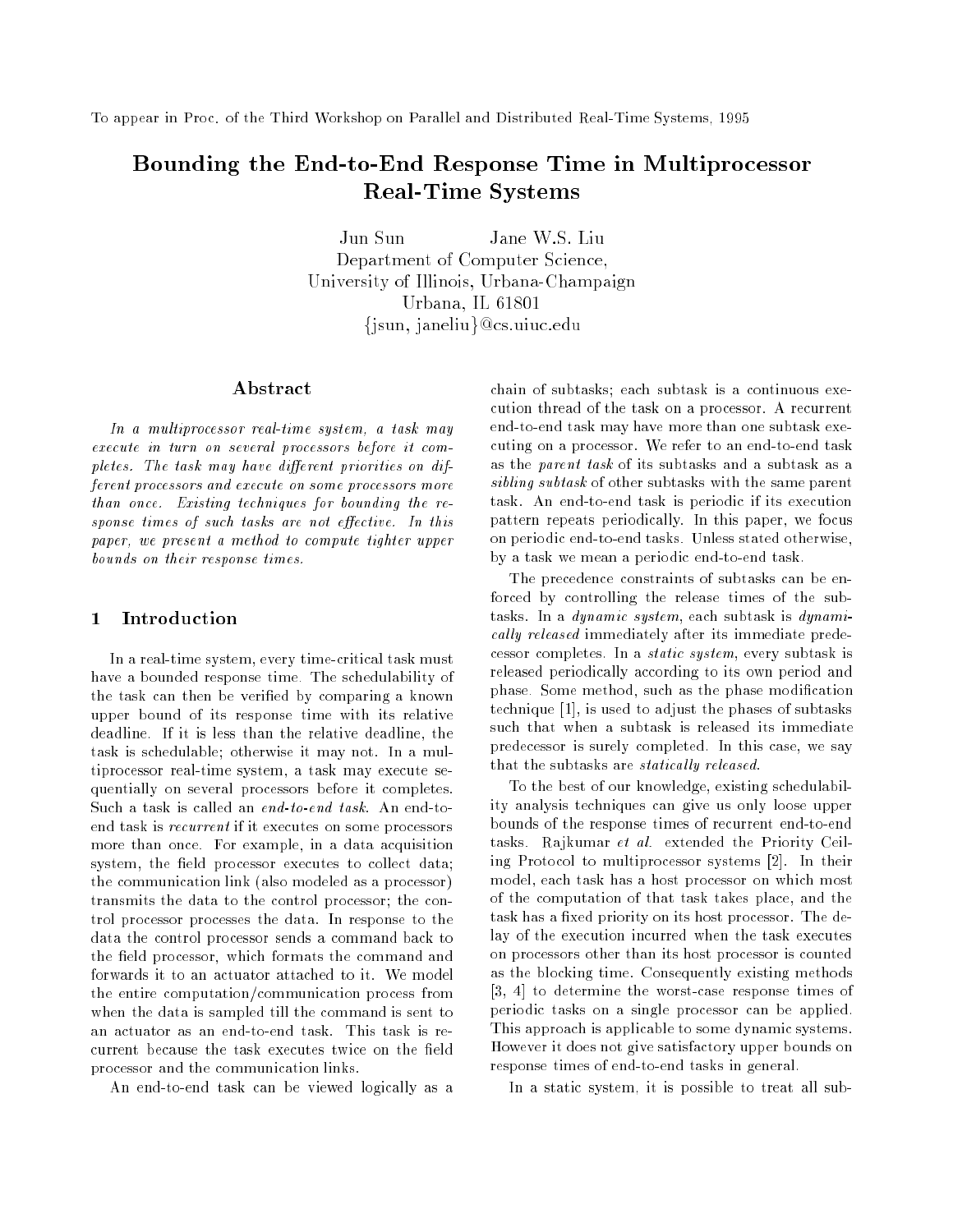tasks as independent periodic tasks. Existing methods [3, 4] to determine upper bounds of the response times of periodic tasks on a single processor can be applied to determine upper bounds of the response times of individual subtasks. The sum of these upper bounds gives an upper bound to the response time of their parent task [5]. However, by treating subtasks on each processor as independent periodic tasks, the precedence relation among subtasks is not exploited, and the bounds of the response times based on this assumption can be very pessimistic, especially for recurrent tasks.

This paper presents a method for computing tighter upper bounds on the response times of end-to-end tasks in static systems. Section 2 formally defines the problem solved by the method. Section 3 gives a basic algorithm to compute an upper bound of the response time of a recurrent task. Section 4 presents several improvements over the basic algorithm. Section 5 concludes our paper.

### 2 Problem Formulation

In our model, the workload on a multiprocessor system consists of a set  ${T<sub>i</sub>}$  of end-to-end tasks, each of which is a periodic task with period  $p_i$ , phase  $f_i$ , execution time  $\tau_i$ , and relative deadline  $D_i$ . In this paper, we assume that the relative deadline of a task is less than or equal to its period, i.e.,  $D_i \leq p_i$ .

A task  $T_i$  is a chain of subtasks  $\{T_{i,j}\}\.$  Each subtask  $T_{i,j}$  is one continuous execution thread of  $T_i$  on one processor. In other words, if the execution thread of  $T_i$  migrates from processor to processor *n* times,  $T_i$  has  $(n + 1)$  subtasks. We assume that the migration pattern of the execution thread of every task is fixed. Moreover we know (a) the number  $n_k$  of subtasks in  $T_k$ , (b) the execution time  $\tau_{i,j}$  of each subtask  $T_{i,j}$ , and (c) the processor on which each subtask executes. We also assume that each subtask is assigned a fixed priority,  $\phi_{i,j}$ , which may or may not be the same as the priorities of other subtasks in  $T_i$ . Subtasks on each processor are scheduled preemptively in a priority-driven manner. Unless stated otherwise, subtasks of different tasks are independent.

We confine our attention to the case where the subtasks are statically released according to the phase modification technique. Let  $c_{i,j}$  denote an upper bound of the response time of  $T_{i,j}$ . According to the phase modification technique, a subtask  $T_{i,j}$  is released periodically, where the period  $p_{i,j}$  of  $T_{i,j}$  is equal to  $p_i$ , and the phase  $f_{i,j}$  of  $T_{i,j}$  is equal to  $f_i + \sum_{k=1}^{j-1} c_{i,j}$ . Clearly with this phase modification the first subtask  $T_{i,1}$  is released at  $f_i, f_i + p_i, \ldots$ . Each instance of  $T_{i,j}$ for  $j > 1$  is released at a time when the corresponding instance of its immediate predecessor  $T_{i,j-1}$  must have completed.

The problem we address here can be stated as follows: Given the parameters of all the subtasks in each task and the priorities assigned to them, we want to determine an upper bound  $c_i$  of the response time of task  $T_i$  that is as tight as possible.

#### The Basic Algorithm 3

Let  $H_{i,j}$  denote the set of subtasks that (a) are on the same processor as  $T_{i,j}$ , (b) are of different parent tasks, and (c) have priorities higher than or equal to  $T_{i,j}$ . Let  $L_{i,j}$  denote the set of subtasks that (a) are on the same processor as  $T_{i,j}$ , (b) are of different parent tasks, and (c) have priorities lower than  $T_{i,j}$ . Let  $\mathcal{H}_{i,j}$ denote the set of tasks that have subtasks in  $H_{i,j}$ .

A time demand is generated by a task when one of its subtask is released. This time demand can delay the execution and completion of a subtask  $T_{i,j}$  if the released subtask is in  $H_{i,j}$ . To account for the time demand generated by tasks in  $\mathcal{H}_{i,j}$  that can delay the execution and completion of  $T_{i,j}$ , we introduce the Per-Task Time Demand (PTTD) function,  ${M}^{\rightarrow}_{k}$  (t), of each task  $T_k$  in  $\mathcal{H}_{i,j}$  with respect to  $T_{i,j}$ . Let  $M_k^{\rightarrow}(t_0,t)$  denote the time demand generated by  $T_k$  that can delay the execution of  $T_{i,j}$  during the time interval [ $t_0,t_0+t$ ]. The PTTD function  $M_k^{\tau,\sigma}(t)$  is an upper bound of  $M_{k}^{\rightarrow \nu }\left( t_{0},t\right)$  for any time instant  $t_{0},$  i.e.,

$$
M_k^{i,j}(t_0, t) \le M_k^{i,j}(t) \tag{1}
$$

for any time instant  $t_0$ . Since only the subtasks of  $T_k$  that are in  $H_{i,j}$  can delay the execution of  $T_{i,j}$ , a simple way to bound  $M_{\vec{k}}^{\;\;\;\;\;\;\;\;\;\;\; (t_0,t)}$  is to treat the subtasks of  $T_k$  in  $H_{i,j}$  as independent subtasks and to let them all be released at time  $t_0$ , which is a *critical instant* [3]. In other words, an upper bound is

$$
M_k^{i,j}(t) = \sum_{T_{k,l} \in H_{i,j}} \left[ \frac{t}{p_k} \right] \tau_{k,l} \tag{2}
$$

Eq.(2) gives a loose bound of  $M_k^{\rightarrow\,\prime}(t_0,t)$  since subtasks of  $T_k$  are not independent. In the next section we will present improved methods to compute the PTTD function that yields tighter bound.

If  $T_{i,j}$  does not have any sibling subtask which executes on the same processor as itself, the time demand analysis method, proposed by Lehoczky [3], can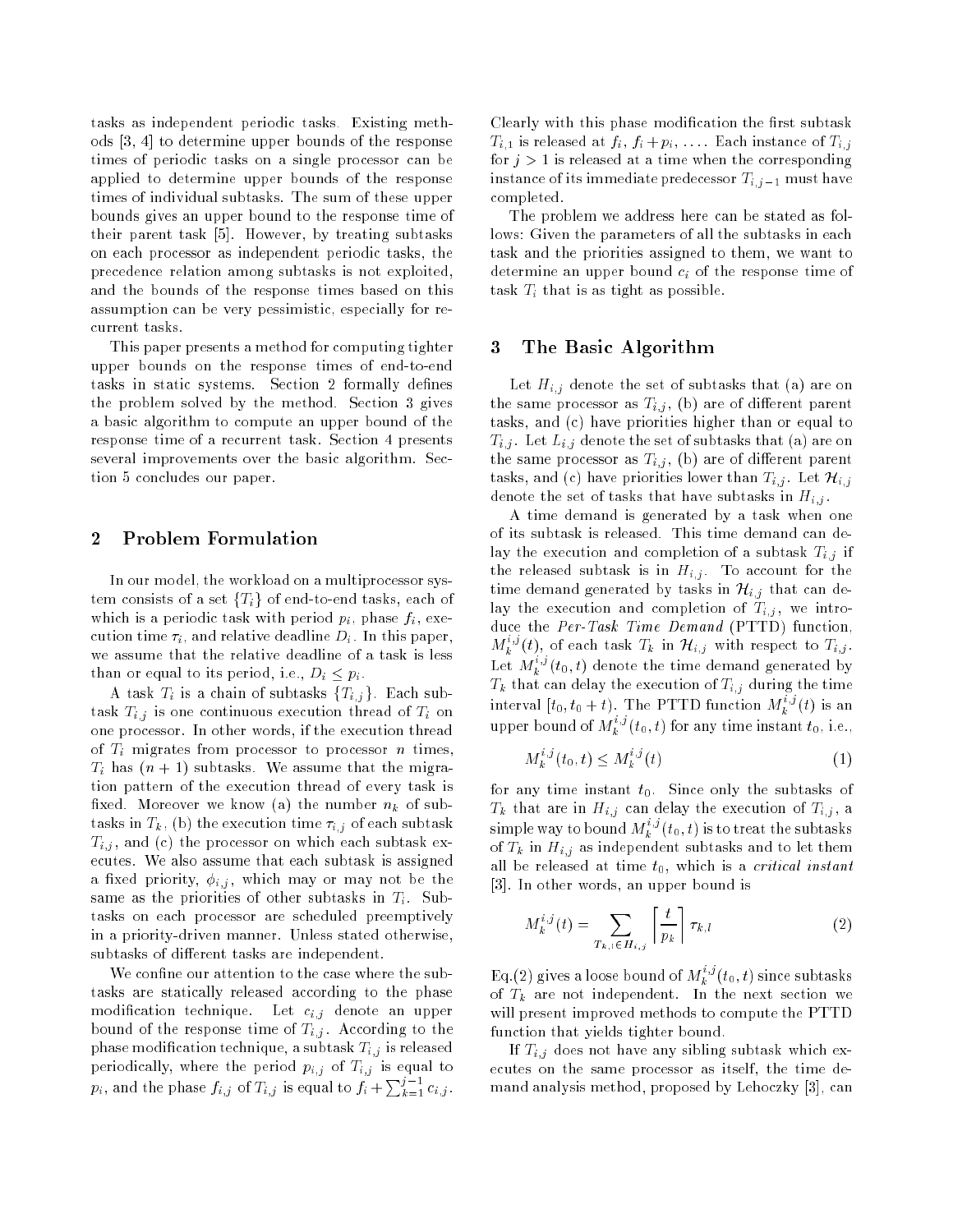

Figure 1: Schedule on  $P_1$  When  $T_{1,1}$  and  $T_{2,1}$  Are Released at Time 0

be extended to determine an upper bound  $c_{i,j}$  of the response time of  $T_{i,j}$ . According to the extended method, we first compute the time demand function,  $W_{i,j}(t)$ , which is equal to the execution time of  $T_{i,j}$ plus the sum of  $M_k^{\pi,\sigma}(t)$  for every  $T_k$  in  $\mathcal{H}_{i,j}$  , i.e.,

$$
W_{i,j}(t) = \tau_{i,j} + \sum_{T_k \in \mathcal{H}_{i,j}} M_k^{i,j}(t)
$$
 (3)

for  $t \leq p_{i,j}$ . Obviously, if an instance  $T_{i,j}$  is released at time  $t_0$ , an upper bound  $c_{i,j}$  of the response time of  $T_{i,j}$  is the first time instant when the time demand  $W_{i,j}(t)$  is met by time supply t, i.e.,

$$
c_{i,j} = \min\{t > 0 | t = W_{i,j}(t)\}\tag{4}
$$

We can use an efficient iterative method to compute the right hand side of (4) if  $c_{i,j} \leq p_{i,j}$  [4]. According to this method,  $S_0$  is set to  $W_{i,j}(0)$  and  $S_k$  for  $k = 1, 2, \ldots$ is computed by the following equation.

$$
S_k = W_{i,j}(S_{k-1})\tag{5}
$$

According to the Eq.(3) and (5),  $S_k$  is monotonically increasing. If  $S_k$  converges to a number  $S$  fess than or equal to  $p_{i,j}$  after a finite number of iterations, the number  $S$  is returned as the value of  $c_{i,j}$ . If  $S_k$  fails to converge to S less than  $p_{i,j}$ , we return  $\infty$  as the value of  $c_{i,i}$ .

If  $T_{i,j}$  have some sibling subtasks executing on the same processor as itself, the function  $W_{i,j}(t)$  computed by Eq.(3) may no longer be correct in determining an upper bound of the response time of  $T_{i,j}$ . More specifically, let  $SH_{i,j}$  denote the set of subtasks each of which (a) is a sibling subtask of  $T_{i,j}$ , (b) executes on the same processor as  $T_{i,j}$ , and (c) has priority higher than or equal to  $T_{i,j}$ . If  $SH_{i,j}$  is not empty, subtasks in  $SH_{i,j}$  may interfere with the execution of  $T_{i,j}$  in an intricate way, as illustrated by the following example, Example 1. There are two tasks and two processors in this system. The parameters of the subtasks are shown in Table 1.

By definition,  $H_{1,3} = \{T_{2,1}\}, \mathcal{H}_{1,3} = \{T_2\}.$  According to Eq.(2),  $M_2^{++}(t)$  is equal to  $2|\frac{1}{5}|$ . According to

|          | proc | $\mathbf{r}$ | $\mathcal{D}_{2}$ . |    |
|----------|------|--------------|---------------------|----|
|          |      |              | 20                  |    |
| 11.3     |      | b            | 20                  | ۰, |
| $12^{-}$ |      | 3            | h.                  |    |
|          | ٠,   |              |                     |    |

Table 1: Subtask Parameters for Example 1

Eq.(3),  $W_{1,3}(t)$  is equal to  $2 + 2|\frac{1}{5}|$ . After applying the iterative method based on Eq.(5), we obtain  $c_{1,3}$ equal to 4. In this case, however,  $SH_{1,3}$  is not empty, and it contains  $T_{1,1}$ . Suppose both  $T_{1,1}$  and  $T_{2,1}$  have phases equal to 0. Since  $c_{1,1}$  is equal to 3 and  $c_{1,2}$  is equal to 1, according to the phase modification technique,  $T_{1,3}$  should be released 4 time units after  $T_{1,1}$ is released, i.e.,  $f_{1,3} = 4$ . As shown in the schedule in Figure 1, the response time of  $T_{1,3}$  is 5, greater than the obtained upper bound  $c_{1,3}$ .

One way to account for this interference is to treat the subtasks in  $T_i$  as independent subtasks as well. The subtasks in  $SH_{i,j}$  delay the completion of  $T_{i,j}$  by the maximum amount when they are released at the same time as  $T_{i,j}$  is released. Consequently we can bound this delay by introducing in the right hand side of Eq.(3) an extra term  $\Delta_{i,j}$ , which is equal to the sum of the execution times of the subtasks in  $SH_{i,j}$ , i.e.,

$$
\Delta_{i,j} = \sum_{T_{i,k} \in SH_{i,j}} \tau_{i,k} \tag{6}
$$

Rather than the time demand function  $W_{i,j}(t)$ , we use instead

$$
W'_{i,j}(t) = \tau_{i,j} + \Delta_{i,j} + \sum_{T_k \in \mathcal{H}_{i,j}} M_k^{i,j}(t)
$$
 (7)

for  $t \leq p_{i,j}$ .

We call the algorithms that compute the response times based on the PTTD functions the PTTDF algorithms. All PTTDF algorithms share the same highlevel structure, as described in Figure 2. They may use different methods to compute the PTTD functions. We call the algorithm based on the Eq. $(2)$ ,  $(6)$  and (7) the basic PTTDF algorithm.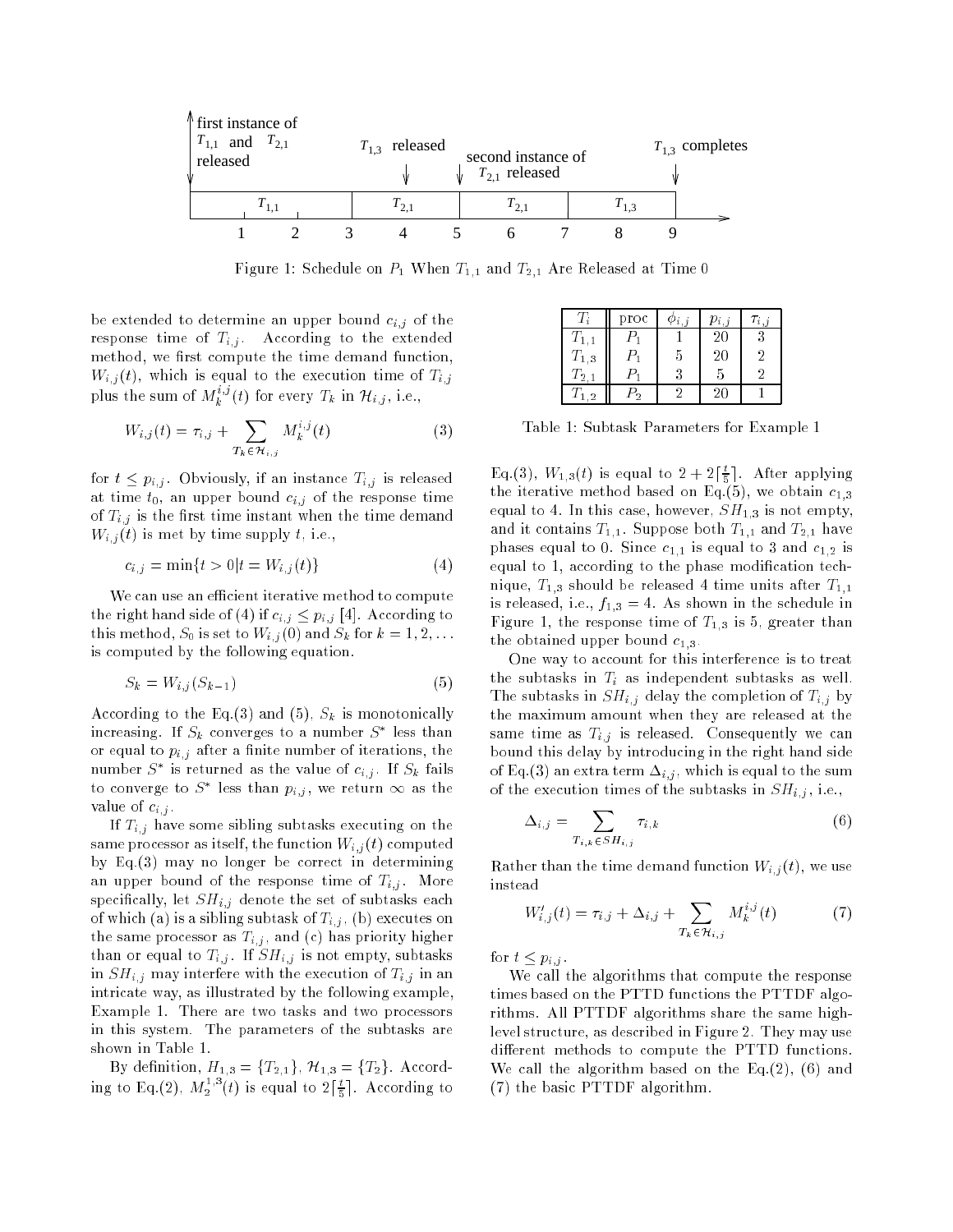The Structure of the PTTDF Algorithms

#### Input :

- 1. Task set  ${T_i}$ . For each task  $T_i$ , the period  $p_i$  and the execution time  $\tau_i$ ;
- 2. Subtask set  ${T_{i,j}}$  associated with the task set  ${T<sub>i</sub>}$ . For each subtask  $T<sub>i,j</sub>$ , the execution time  $\tau_{i,j}$ , the priority  $\phi_{i,j}$ , and the processor  $T_{i,j}$  executes on.
- **Output :** An upper bound  $c_i$  of the response time of  $T_i$ .

### Algorithm :

- 1. For every subtask  $T_{i,j}$ 
	- (a) Compute  $\mathcal{H}_{i,j}$ ;
	- (b) For every task  $T_k$  in  $\mathcal{H}_{i,j}$ Compute the PTTD function  $M_k^{\gamma_{\nu}}(t)$ ;
	- (c) Compute  $SH_{i,j}$  and  $\Delta_{i,j}$ ;
	- (d) Compute  $W_{i,j}(t)$  given by  $Eq.(7);$
	- (e) Compute  $c_{i,j}$  using the iterative method based on Eq.(5);
- 2. For every task  $T_i$

$$
c_i = \sum_{j=1}^{n_i} c_{i,j}
$$

Figure 2: Pseudo-Code of the PTTDF Algorithms

# 4 Improvements Over the Basic PTTDF Algorithm

There are two ways to improve  $Eq.(2)$  to obtain tighter bounds of  $M_k^{\rightarrow\sigma}(t_0,t)$  and thus tighter bounds of the response times. The PTTD function  $M_k^{\rightarrow}(t)$ computed by Eq.(2) assumes that the subtasks of each task in  $\mathcal{H}_{i,j}$  are independent. The actual time demand may be less than the sum in the right hand side of Eq.(2) because of the precedence constraints among subtasks. The example, Example 2, described in Table 2 illustrates this point.

According to Eq.(2),  $M_1^{++}(t)$  is equal to  $7|\frac{1}{15}|$ .  $SH_{2,1}$  is empty, and hence  $\Delta_{2,1} = 0$ . The time demand functions  $W_{2,1}(t)$  is equal to  $2 + i \frac{1}{15}$ . Applying the iterative method, we find that  $c_{2,1}$  is equal to

|           | proc    | $i_{i,j}$ | $T_{2}$ |   |
|-----------|---------|-----------|---------|---|
|           |         | 15        | 3       |   |
| $T_{1,3}$ |         | 15        |         |   |
| Ί,        |         |           | 9       | Б |
| $\cdot$ 2 | $P_{2}$ | 15        | 3       |   |
| - 4       |         | 15        | 3       |   |

Table 2: Subtask Parameters for Example 2

#### $\infty$ . Task  $T_2$  is not schedulable; so is the system.

However, subtask  $T_{1,1}$  and  $T_{1,3}$  can never be released at the same time. Moreover, since the phases of the subtasks are adjusted according to the phase modification technique, subtask  $T_{1,3}$  is always released  $(c_{1,1} + c_{1,2})$  time units after  $T_{1,1}$  is released. Because  $c_{1,1} \geq \tau_{1,1}$  and  $c_{1,2} \geq \tau_{1,2}$ , we can be sure that subtask  $T_{1,3}$  can never be released earlier than  $(\tau_{1,1}+\tau_{1,2})$ time units after  $T_{1,1}$ . If the phase of  $T_{1,1}$  is 0 and the phase of  $T_{1,3}$  is pessimistically set to  $\tau_{1,1} + \tau_{1,2}$ , the time demand of  $T_1$  with respect to  $T_{2,1}$  is shown as the stair-case function in Figure  $3(a)$ . On the other hand, since the relative deadline of a task is less than its period, if  $T_1$  is schedulable, the next instance of  $T_{1,1}$ will not be released before the current instance of  $T_{1,4}$ completes. We can therefore conclude that, if  $T_1$  is schedulable, the the current instance of subtask  $T_{1,1}$ can never be released earlier than  $(\tau_{1,3} + \tau_{1,4})$  time units after the previous instance of  $T_{1,3}$  is released. The time demand of  $T_1$  with respect to  $T_{2,1}$ , when the phases of  $T_{1,3}$  and  $T_{1,1}$  are 0 and  $(\tau_{1,3} + \tau_{1,4})$ , respectively, is shown in Figure 3(b). Let  $M_{1,1}^{-1}(t)$  denote the stair-case function in Figure 3(a), and  $M_{1,3}^{++}(t)$  denote the one in Figure  $3(b)$ . For any phase assignments to subtasks in  $T_1$  and at any time instant t, the amount of processor time demanded by  $T_1$  on processor  $P_1$  during the time interval  $[0, t)$  is less than either  $M_{1,1}^{-1}(t)$  or  $M_{1,3}^{-1}(t),$  or both. Hence, we can bound  $M_1^{++}(0,t)$  by  $\max\{M_{1,1}^{++}(t),M_{1,3}^{++}(t)\}$  as shown in Figure  $\mathfrak{z}(c)$ . The time demand function  $W_{2,1}(t)$  based on this tighter bound is shown in dotted line in Figure  $3(c)$  as well, and the upper bound  $c_{2,1}$  is obtained equal to 6.  $T_{2,1}$  is schedulable. The pseudo-code for this improved method to compute the PTTD function is shown in Figure 4.

The second improvement to obtain the tighter PTTD function  $M_{k}^{\rightarrow}(t)$  is to account the effect caused subtask  $T_{k,l}$  in  $L_{i,j}$ , as illustrated by the example in Figure 5. In this example, Example 3, the subtasks of  $T_1$  that execute on the same processor as  $T_{i,j}$  are denoted as the solid line segments, and the other subtasks of  $T_1$  are denoted by dashed line segments. The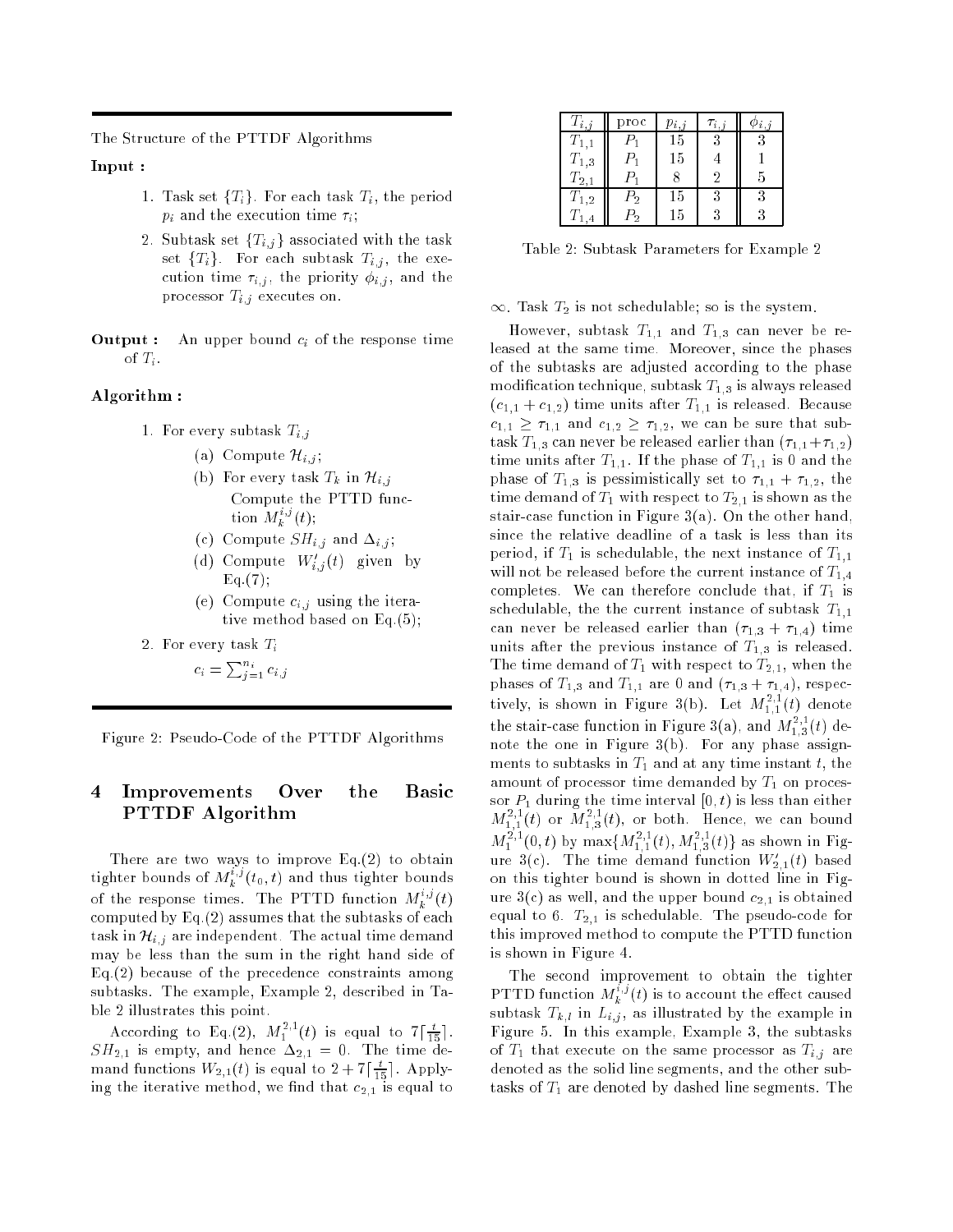

Figure 3: A Simple System

Improved method to compute the PTTD Functions Input :

1. Subtask  $T_{i,j}$ .

2. Task 
$$
T_k
$$
 in  $\mathcal{H}_{i,j}$  and its subtasks  $T_{k,l}$ .

Output :  $M_k^{\gamma}(t)$ 

### Algorithm :

- 1. For every  $T_{k,l}$  in  $H_{i,j}$ 
	- (a) Set the phase  $f_{k,l}$  of  $T_{k,l}$  equal to 0.
	- (b) If  $l \neq 1$ , set  $f_{k,1}$  equal to  $f_{k,n_k} + \tau_{k,n_k}$ .
	- (c) Set  $f_{k,m}$  equal to  $f_{k,m-1} + \tau_{k,m-1}$  if  $m \neq l$  and  $m \neq 1$ .
	- (d) Compute the total time  $M_{k,l}^{\text{\tiny{top}}}(t)$  demanded in time interval  $[0, t)$  by all subtasks  $T_{k,l}$  that are in  $H_{i,j}$ .
- 2. Return max $\{M_{k,l}^{\circ}(t)\}$  for all  $T_{k,l}$  in  $H_{i,j}$  as the PTTD function  $M_k^{\rightarrow}(t)$ .

Figure 4: Pseudo-Code of the Improved Method to Bound the PTTD Functions

length of each segment represents the processing time of its corresponding subtask, and the height of the line reflects its priority. The period of  $T_1$  is 50.

According to the first improvement to compute the PTTD functions, function  $M^{+3}_{1,3}(t)$  is depicted in Figure 6(a), and the function  $M^{19}_{1,9}(t)$  is depicted in Figure 6(b). The PTTD function  $M_1^{\text{th}}(t)$  thus obtained is shown as the stair-case function in Figure  $6(c)$ . However, if  $T_{i,j}$  is preempted by  $T_{1,3}$ ,  $T_{1,5}$  will complete later than  $T_{i,j}$  because it is released later than  $T_{i,j}$ and has a priority lower than  $T_{i,j}$ . Since the phases of all the subtasks are adjusted according the phase modification technique, the current instance of  $T_{1,6}$  will be released after the current instance of  $T_{1,5}$  completes, which implies that the current instance of  $T_{1,6}$  will be released after  $T_{i,j}$  completes. Obviously the current instance of  $T_{1,9}$  will be released after  $T_{i,j}$  completes also. In other words, if an instance of  $T_{i,j}$  is preempted by  $T_{1,3}$ , it will not be preempted by  $T_{1,9}$ before it completes.

On the other hand, suppose that  $T_{i,j}$  is preempted by  $T_{1,9}$ . If  $T_1$  is schedulable and its relative deadline is equal to its period, the next instance of  $T_{1,1}$  will be released after the current instance of  $T_{1,9}$  completes. In this case, the next instance of  $T_{1,1}$ , which is in  $L_{i,j}$ , will be released after  $T_{i,j}$  is released, and hence it will com-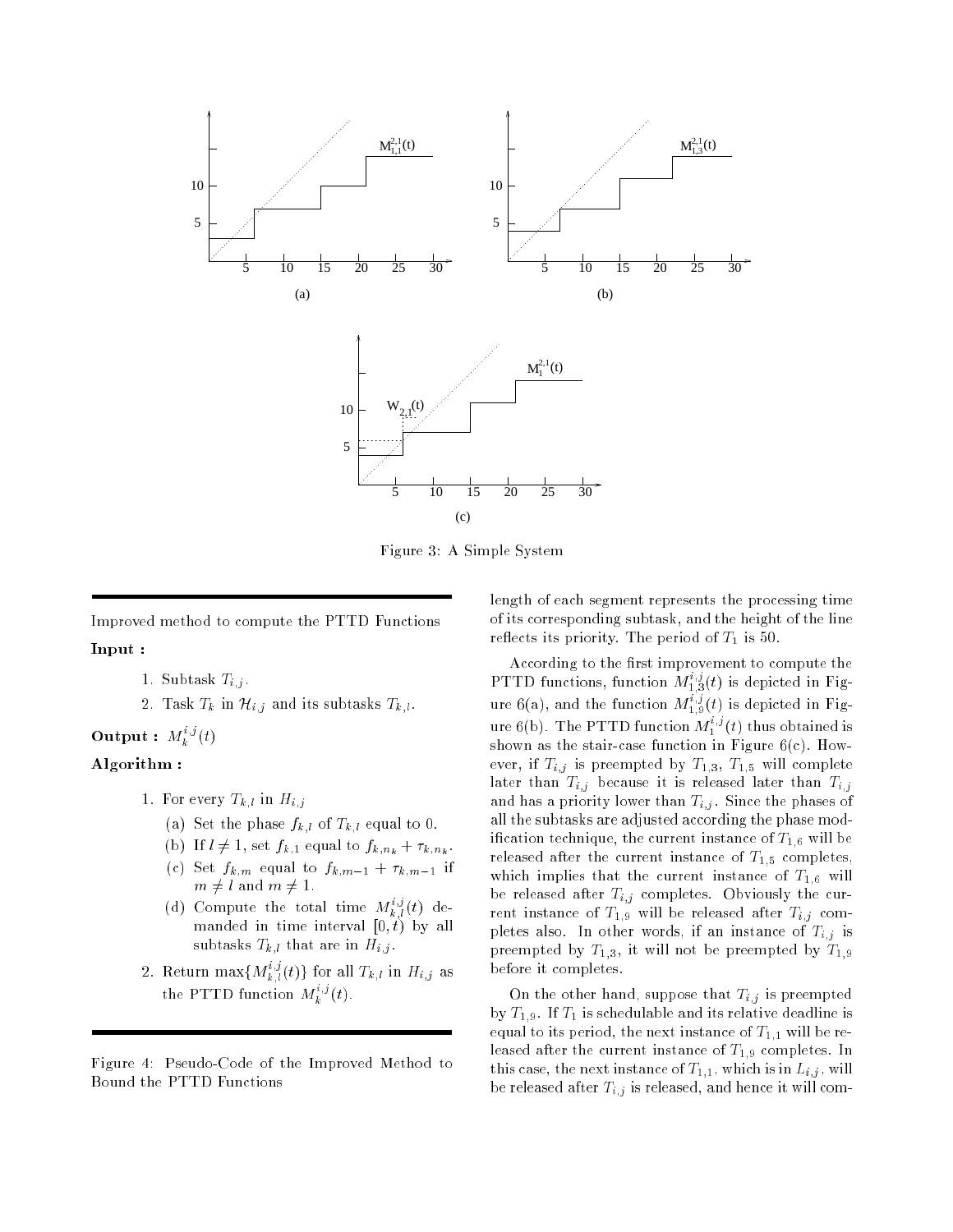





Figure 6: Time Demand Curves of  $T_1$  in Example 3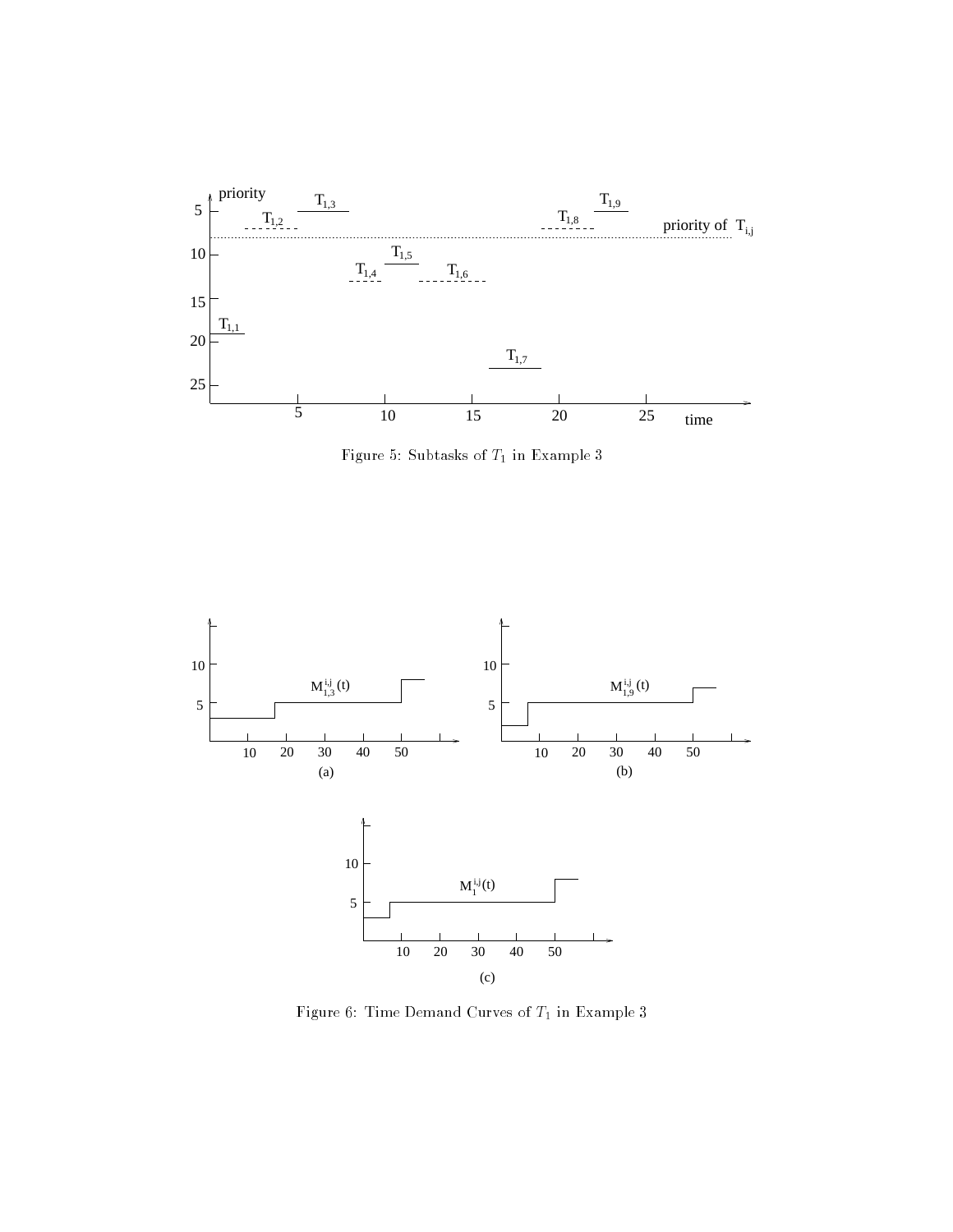Second improved method to bound the PTTD Functions

#### Input :

- 1. Subtask  $T_{i,j}$ .
- 2. Task  $T_k$  in  $\mathcal{H}_{i,j}$  and its subtasks  $T_{k,l}$ .

Output :  $M_k^{\alpha}(t)$ 

# Algorithm :

- 1. Let H denote the set of subtasks  $T_{k,l}$  in  $H_{i,j}$  that do not have a predecessor subtask in  $L_{i,j}$ .
- 2. For every  $T_{k,l}$  in  $H_{i,j}$ 
	- (a) Set the phase  $f_{k,l}$  of  $T_{k,l}$  equal to 0.
	- (b) If  $l \neq 1$ , set  $f_{k,1}$  equal to  $f_{k,n_k} + \tau_{k,n_k}$ .
	- (c) Set  $f_{k,m}$  equal to  $f_{k,m-1} + \tau_{k,m-1}$  if  $m \neq l$  and  $m \neq 1$ .
	- (d) Let the the release time of the first instance of some  $I_{k,l}$  in  $L_{i,i}$  if  $I_k$  has subtasks in  $L_{i,i}$ . Otherwise let  $t'$  be  $\infty$ .  $M_{k,l}^{(t)}(t)$  is equal to the time demand generated by all the subtasks of  $T_k$ that are in  $H_{i,j}$  during the time interval  $[0,t)$  for  $0\leq t\leq t$  ;  $M_{k,l}^{>0}(t)$  is equal to  $M_{k,l}^{>0}(t')$  plus the time demand generated by subtasks in  $H$  -during the time interval  $[t], t$ ) for  $t > t$ .
- 3. Return max $\{M_{k,j}^{(i)}(t)\}$  for all  $T_{k,l}$  in  $H_{i,j}$  as the PTTD function  $M_{k}^{(i)}(t)$ .

Figure 7: Pseudo-Code of the Second Improved Method to Bound the PTTD Functions

plete after  $T_{i,j}$ . Based on a similar argument as the above case, we can conclude that if  $T_{i,j}$  is preempted by  $T_{1,9}$  it will not be preempted by  $T_{1,3}$  before it completes. In summary, because of the existence of  $T_{1,1}$ and  $T_{1,5}$ ,  $T_{i,j}$  will be preempted by no more than one instance of  $T_{1,3}$  or  $T_{1,9}$ , i.e.,  $M_1^{''''}(t) = \max\{2,3\} = 3$ .

To account the effect caused by the subtasks in  $L_{i,j}$ , we introduce a new subtask set  $H$  before Step 1 in the first improved method to bound the PTTD functions in Figure 4. Let  $H$  denotes the set of subtasks  $T_{k,l}$  in  $H_{i,j}$  that do not have a predecessor subtask in  $L_{i,j}$ . Obviously the time demand generated by subtasks in  $H$  is not affected by any subtasks in  $L_{i,j}$ . Consequently Step 2(d) in the algorithm in Figure 4 is modified such that after the first instance of some subtask in  $L_{i,j}$  is released no further time demand is generated except that generated by the subtasks in  $H_{\pm}$  . The pseudo-code of this further improved method is shown in Figure 7.

#### $\overline{5}$ 5 Summary

In this paper we proposed an algorithm to bound the response times of recurrent tasks in multiprocessor system where subtasks are statically released according to the phase modication technique. We introduced the concept of a per-task time demand function to facilitate the analysis of the worst-case behavior and the computation of the worst-case response times. In addition to the basic method of computing the PTTD functions, two improvements were also proposed.

In a multiprocessor real-time system, the interference among the executions of tasks are much more complicated than on a single-processor system. In general, it is impossible to identify the worst case without any over-restrictive assumptions. In this paper we bound the interference of a task in isolation, extend the time demand analysis to combine the bounds of the interference to determine the response time of a subtask, and eventually obtain a bound of the response time of a task. This approach controls the analysis complexity and yields reasonable bounds.

## Acknowledgements

This work was partially supported by the NSF Contract No. NSF CCR-92-24269.